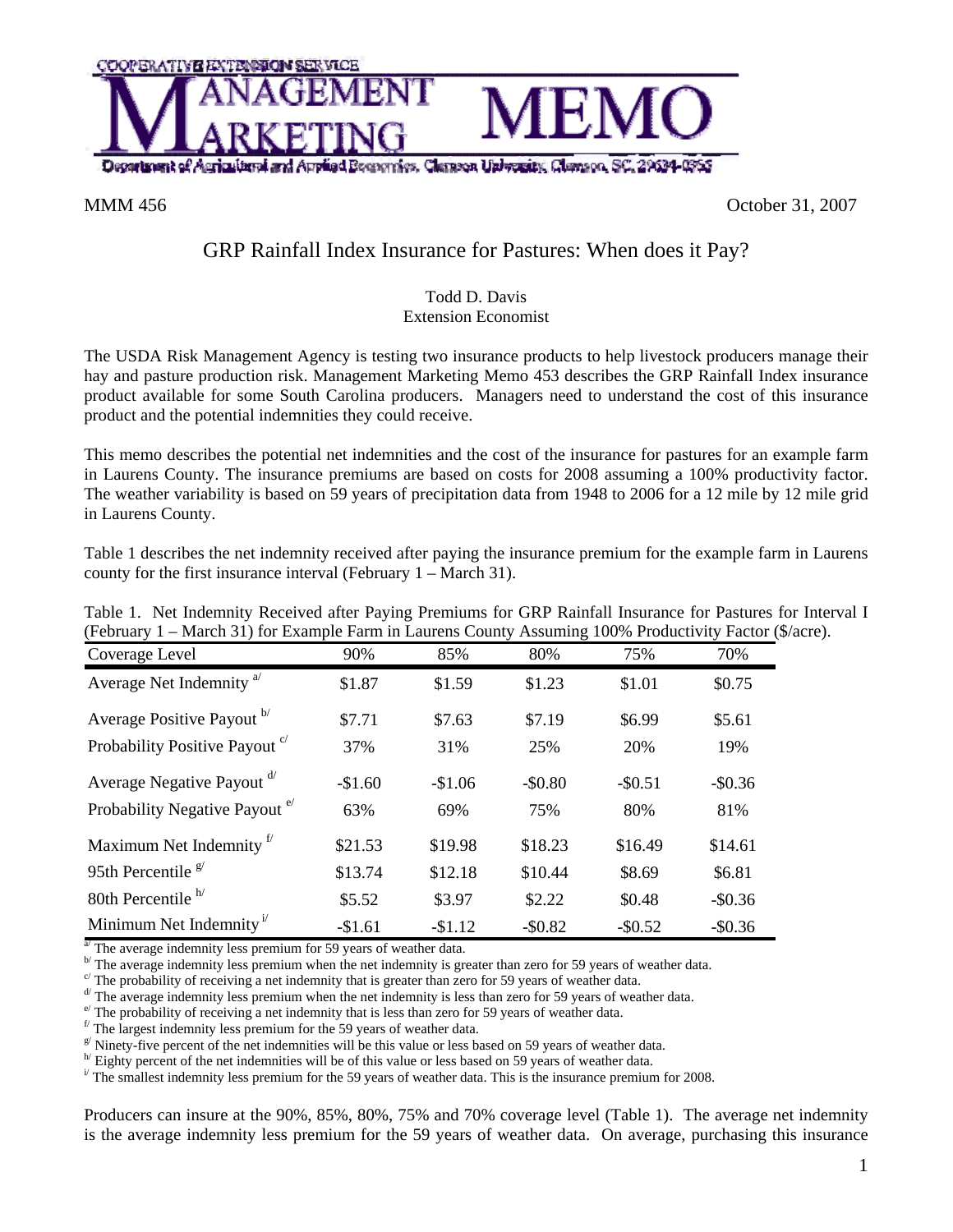provides a positive return above the cost of the insurance due to the government's subsidy of the insurance premium (Table 1). The probability of receiving an indemnity that is greater than the premium ranges from 19% to 37% (Table). When an indemnity is paid that covers the premium, the amount ranges from \$5.60 - \$7.71 per acre (Table 1). However, there is a 63% to 81% probability that no indemnity will be paid or the indemnity will not cover the cost of the insurance (Table 1). The largest net indemnity paid based on 59 years of weather data ranges from \$14 - \$21 per acre. The ninety-fifth and eightieth percentiles are listed in Table 1 to illustrate that 95 percent and 80 percent, respectively, of the net indemnities will be equal to or less than these values (Table 1). Managers need to understand that this insurance product will not provide an indemnity every year and there is a risk of paying an insurance premium with not receiving an indemnity. The minimum net indemnity is the cost of the insurance premium on a per acre basis.

Table 2 through Table 6 describes the net indemnities for Interval II through Interval VI. Each table is interpreted the same as Table 1. Notice that the cost of the insurance varies by the interval and the coverage level. You pay less for a lower coverage level but receive less risk protection.

| Table 2. Net Indemnity Received after Paying Premiums for GRP Rainfall Insurance for Pastures for Interval II |  |  |  |  |
|---------------------------------------------------------------------------------------------------------------|--|--|--|--|
| (April 1 – May 31) for Example Farm in Laurens County Assuming 100% Productivity Factor (\$/acre).            |  |  |  |  |

| $\alpha$ -pin $\alpha$ -nas $\alpha$ is a manipulate $\alpha$<br>Coverage Level | 90%        | 85%       | 80%      | 75%      | 70%      |
|---------------------------------------------------------------------------------|------------|-----------|----------|----------|----------|
| Average Net Indemnity <sup>a</sup>                                              | \$2.12     | \$1.85    | \$1.46   | \$1.18   | \$0.78   |
| Average Positive Payout b/                                                      | \$8.99     | \$8.32    | \$6.61   | \$4.97   | \$4.27   |
| Probability Positive Payout <sup>c</sup>                                        | 37%        | 34%       | 34%      | 34%      | 27%      |
| Average Negative Payout d'                                                      | $-\$1.96$  | $-\$1.47$ | $-$1.18$ | $-$0.77$ | $-$0.52$ |
| Probability Negative Payout <sup>e/</sup>                                       | 63%        | 66%       | 66%      | 66%      | 73%      |
| Maximum Net Indemnity <sup>17</sup>                                             | \$16.33    | \$14.85   | \$13.13  | \$11.50  | \$9.70   |
| 95th Percentile $\frac{g}{g}$                                                   | \$13.19    | \$11.71   | \$10.00  | \$8.36   | \$6.57   |
| 80th Percentile <sup>h/</sup>                                                   | \$8.22     | \$6.73    | \$5.02   | \$3.38   | \$1.59   |
| Minimum Net Indemnity <sup>1</sup>                                              | $-$ \$2.07 | $-$1.51$  | $-$1.18$ | $-$0.77$ | $-$0.52$ |

\*\*See Table 1 for explanation of footnotes.\*\*

|  | Table 3. Net Indemnity Received after Paying Premiums for GRP Rainfall Insurance for Pastures for Interval III |  |  |  |
|--|----------------------------------------------------------------------------------------------------------------|--|--|--|
|  | (June 1 – July 31) for Example Farm in Laurens County Assuming 100% Productivity Factor (\$/acre).             |  |  |  |

| Coverage Level                           | 90%        | 85%      | 80%      | 75%      | 70%      |
|------------------------------------------|------------|----------|----------|----------|----------|
| Average Net Indemnity <sup>a</sup>       | \$1.94     | \$1.72   | \$1.38   | \$1.17   | \$0.82   |
| Average Positive Payout b                | \$9.60     | \$9.12   | \$7.38   | \$5.75   | \$4.99   |
| Probability Positive Payout <sup>c</sup> | 34%        | 31%      | 31%      | 31%      | 25%      |
| Average Negative Payout d'               | $-$1.99$   | $-$1.53$ | $-$1.25$ | $-$0.84$ | $-$0.60$ |
| Probability Negative Payout <sup>e</sup> | 66%        | 69%      | 69%      | 69%      | 75%      |
| Maximum Net Indemnity <sup>f</sup>       | \$22.25    | \$20.77  | \$19.03  | \$17.40  | \$15.59  |
| 95th Percentile $g$                      | \$15.03    | \$13.55  | \$11.81  | \$10.18  | \$8.38   |
| 80th Percentile $h$                      | \$8.52     | \$7.04   | \$5.30   | \$3.67   | \$1.86   |
| Minimum Net Indemnity <sup>1</sup>       | $-$ \$2.12 | $-$1.56$ | $-$1.25$ | $-$0.84$ | $-$0.60$ |

\*\*See Table 1 for explanation of footnotes.\*\*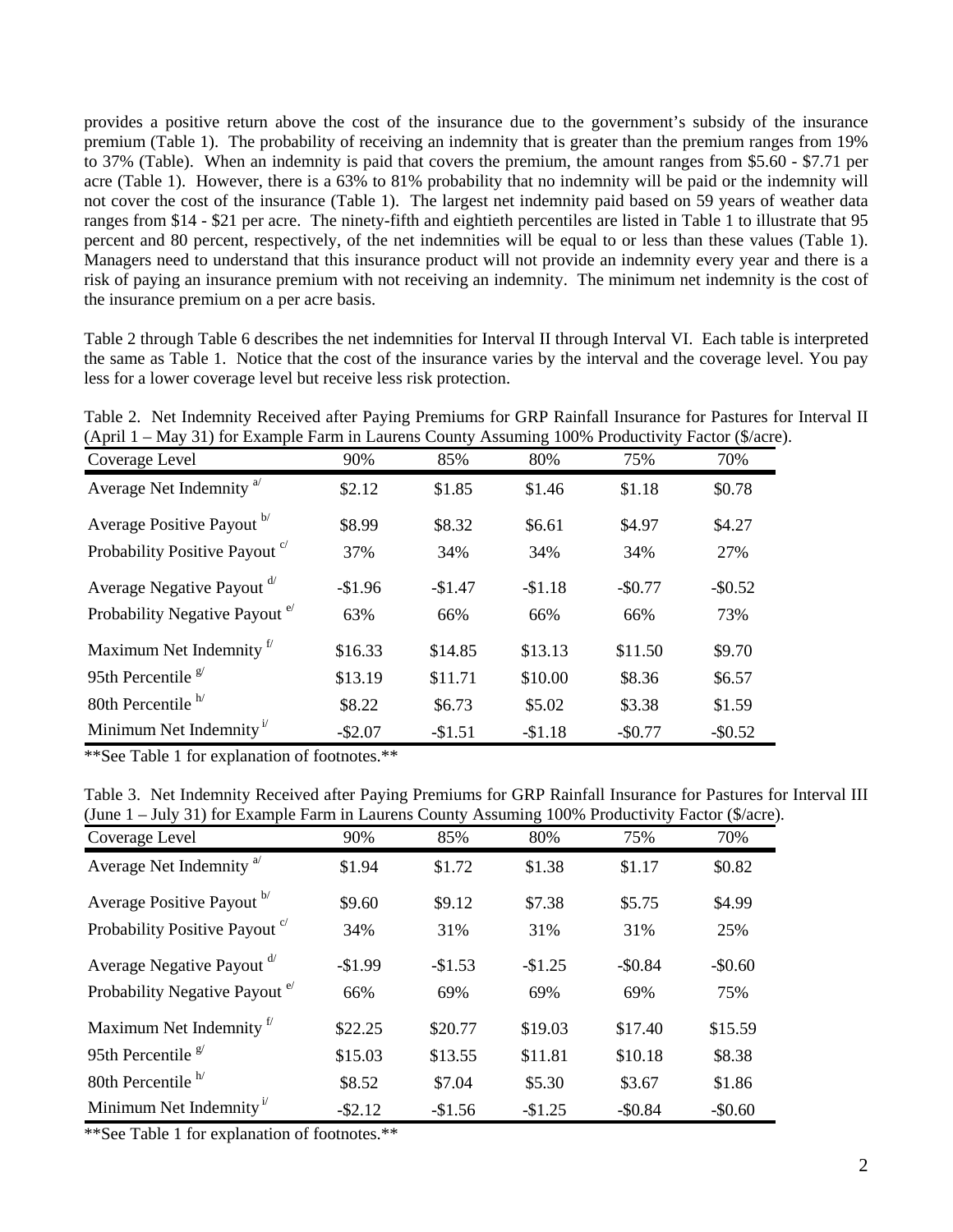| Coverage Level                                  | 90%        | 85%      | 80%       | 75%      | 70%      |
|-------------------------------------------------|------------|----------|-----------|----------|----------|
| Average Net Indemnity <sup>a</sup>              | \$1.89     | \$1.72   | \$1.39    | \$1.20   | \$0.89   |
| Average Positive Payout b                       | \$10.14    | \$9.11   | \$7.89    | \$7.22   | \$6.30   |
| Probability Positive Payout <sup>c/</sup>       | 32%        | 31%      | 29%       | 25%      | 22%      |
| Average Negative Payout d'                      | $-$ \$2.03 | $-$1.52$ | $-\$1.24$ | $-$0.85$ | $-$0.64$ |
| Probability Negative Payout <sup>e/</sup>       | 68%        | 69%      | 71%       | 75%      | 78%      |
| Maximum Net Indemnity <sup>f</sup>              | \$27.95    | \$26.42  | \$24.68   | \$23.03  | \$21.19  |
| 95th Percentile $g$                             | \$16.02    | \$14.48  | \$12.75   | \$11.09  | \$9.25   |
| 80th Percentile <sup>h/</sup>                   | \$8.29     | \$6.75   | \$5.02    | \$3.36   | \$1.52   |
| Minimum Net Indemnity <sup><math>1</math></sup> | $-$ \$2.06 | $-$1.55$ | $-$1.24$  | $-$0.85$ | $-$0.65$ |

Table 4 Net Indemnity Received after Paying Premiums for GRP Rainfall Insurance for Pastures for Interval IV (August 1 – September 30) for Example Farm in Laurens County Assuming 100% Productivity Factor (\$/acre).

\*\*See Table 1 for explanation of footnotes.\*\*

| Table 5. Net Indemnity Received after Paying Premiums for GRP Rainfall Insurance for Pastures for Interval V |  |  |  |  |  |
|--------------------------------------------------------------------------------------------------------------|--|--|--|--|--|
| (October 1 – November 30) for Example Farm in Laurens County Assuming 100% Productivity Factor (\$/acre).    |  |  |  |  |  |

| Coverage Level                            | 90%        | 85%        | 80%      | 75%      | 70%      |
|-------------------------------------------|------------|------------|----------|----------|----------|
| Average Net Indemnity <sup>a</sup>        | \$2.69     | \$2.50     | \$2.08   | \$1.85   | \$1.44   |
| Average Positive Payout b                 | \$11.27    | \$9.90     | \$8.69   | \$7.99   | \$6.60   |
| Probability Positive Payout <sup>c</sup>  | 39%        | 39%        | 37%      | 34%      | 32%      |
| Average Negative Payout <sup>d/</sup>     | $-$ \$2.79 | $-$ \$2.23 | $-$1.85$ | $-$1.29$ | $-$1.00$ |
| Probability Negative Payout <sup>e/</sup> | 61%        | 61%        | 63%      | 66%      | 68%      |
| Maximum Net Indemnity <sup>f</sup>        | \$24.11    | \$22.73    | \$21.08  | \$19.57  | \$17.83  |
| 95th Percentile $\frac{g}{g}$             | \$17.17    | \$15.79    | \$14.14  | \$12.63  | \$10.89  |
| 80th Percentile <sup>h/</sup>             | \$10.96    | \$9.58     | \$7.93   | \$6.42   | \$4.68   |
| Minimum Net Indemnity <sup>i</sup>        | $-$ \$2.92 | $-$ \$2.25 | $-$1.86$ | $-$1.32$ | $-$1.02$ |

\*\*See Table 1 for explanation of footnotes.\*\*